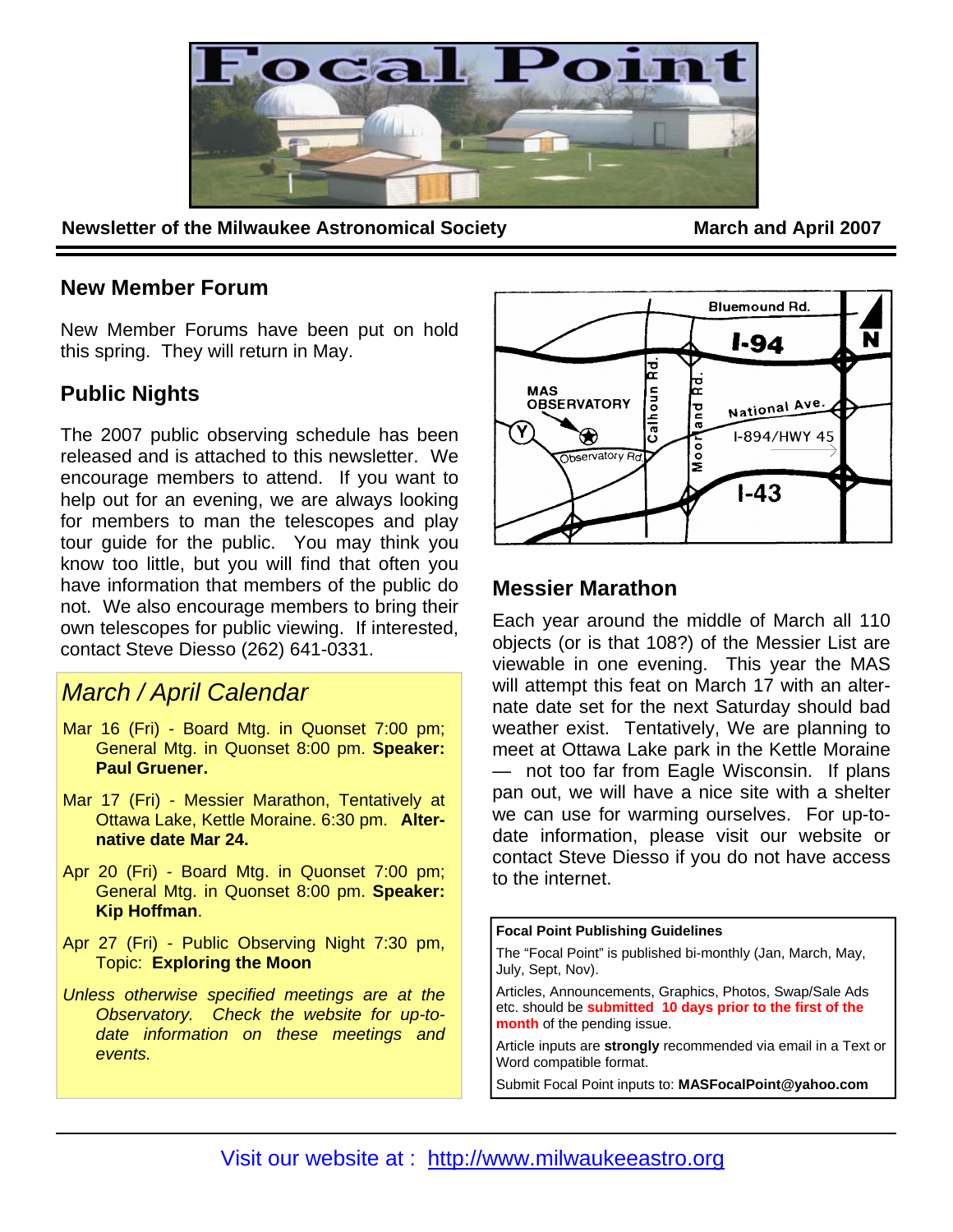## **Election Time is Here Again!**

May meetings are reserved for elections at the Milwaukee Astronomical Society. Each year officers and some of the board of directors are elected. The board seats come up for elections in a staggered fashion in the hopes of bringing new people and ideas onto the board. Board members serve a three-year term and may be elected to 2 consecutive terms before having to sit out a year before running again.

First the president appoints a nominating committee to determine which board positions and officer positions are coming vacant and seek out members to fill those positions.

Then at the May meeting the membership elects the board from the slate of nominees presented and those who throw in their hat at the meeting.

After the board is elected they retire to the back office to elect the officers for the next year (We usually provide some talk for the general membership while this goes on.) Officers do NOT have to be members of the board in order to serve.

As of publication, there are 3 vacancies to be filled on the board due to term limitations and the nominating committee has not been selected, so if you are interested in serving, please contact Steve Diesso or our website for getting in touch with the nominating committee.

**A snapshot of Venus and Mercury from Silver Lake County Park, Kenosha County proves that the "elusive" planet Mercury can be quite easily seen in dark twilight. Venus is the brighter of the two.**